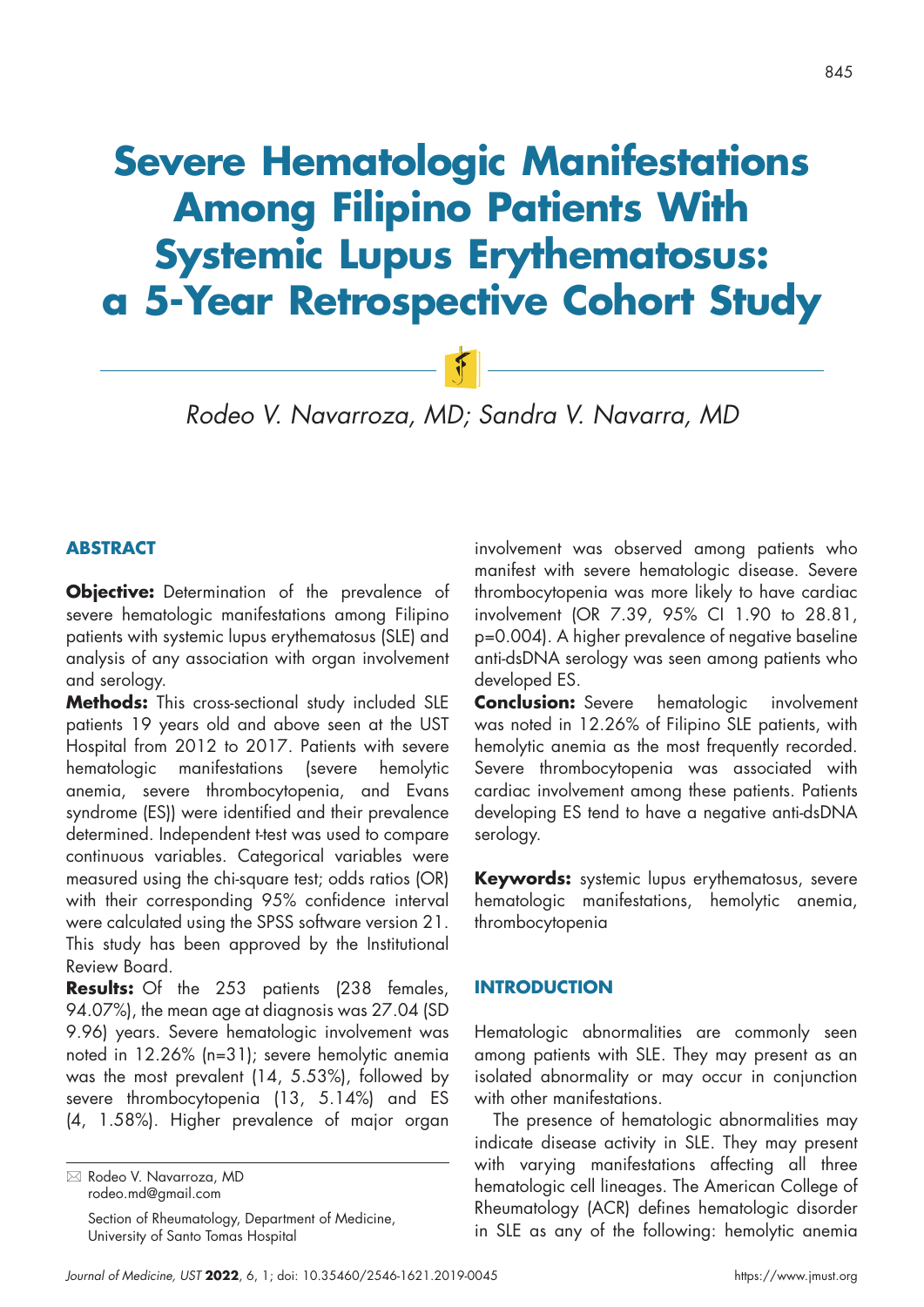with reticulocytosis, leukopenia <4000/mm3, lymphopenia <1500/mm3, or thrombocytopenia  $<$ 100,000/mm<sup>3</sup> in the absence of offending drugs. [1]

A study has demonstrated more frequent organthreatening manifestations among patients with severe hematologic manifestations.[2] Another study has shown that severe hematologic manifestations are associated with a high rate of in-hospital mortality.[3]

We determined the prevalence of severe hematologic manifestations (severe hemolytic anemia, severe thrombocytopenia and ES) among Filipino patients with SLE. In addition, the association between these hematologic manifestations and the presence of organ-threatening complications, namely: mucocutaneous, musculoskeletal, renal, neurologic, cardiovascular, and pulmonary involvement was also determined. Furthermore, we found out whether certain serological parameters were associated with severe hematologic disease.

## **METHODOLOGY**

## **Data Collection**

Medical records of SLE patients aged 19 years and older who were seen at the UST Hospital from January 2012 to December 2017 were reviewed. The included patients fulfilled either the 1997 ACR criteria or the 2012 Systemic Lupus Collaborating Clinics (SLICC) classification criteria for SLE. Severe hematologic manifestations were either in the form of autoimmune hemolytic anemia, thrombocytopenia or both and must satisfy the criteria defined by Sultan [1] as follows: hemolytic anemia with hemoglobin <8 g/dl in the presence of a positive Coombs test and reticulocytosis; thrombocytopenia with platelet count  $<$  50 x 10<sup>9</sup>/L; and ES with hemolytic anemia and thrombocytopenia with any of the counts below the aforementioned threshold. Excluded patients were those who had overlapping autoimmune diseases such as scleroderma, primary Sjogren's syndrome, rheumatoid arthritis (RA), mixed connective tissue disease (MCTD), idiopathic inflammatory myopathy (IIM), as well as infectious processes mimicking lupus.

## **Statistical Analysis**

Descriptive statistics for continuous variables were expressed in mean and standard deviation; categorical variables were expressed in frequencies and percentages. An independent sample t-test was used to compare continuous variables, while chi-square test was utilized for comparison of dichotomous variables. Variables with statistical significance were further explored using the multivariate logistic regression analysis. A p-value of ≤0.05 was considered statistically significant. Results were presented as odds ratio (OR) along with their 95% confidence intervals. All statistical tests were performed using statistical software SPSS version 21.

## **Ethical Considerations**

This study has been approved by the UST Research Ethics Committee in accordance with the ethical principles set out in the Declaration of Helsinki 2015. Waiver of consent was obtained from the Medical Director as well as the attending rheumatologists prior to the review of patient medical records. Strict confidentiality has been observed.

## **RESULTS**

A total of 253 adult SLE patients were included. There was female predominance (94.07%). The mean age at diagnosis was 27.03 (SD 9.96) years. Most of the patients had positive antinuclear antibody (ANA) and baseline anti-dsDNA, while only 28% had low C3. Mucocutaneous involvement was the most common manifestation, which was seen in 92% of patients. This was followed by musculoskeletal symptoms (68%). More than half of the patients had renal involvement (57%). Neurologic involvement was noted more frequently than cardiac and pulmonary involvement. Baseline characteristics of study participants was summarized in Table 1.

The prevalence of severe hematologic manifestations in 253 adult SLE patients was 12.26% (n=31). This included severe hemolytic anemia (5.53%, n=14), severe thrombocytopenia (5.14%, n=13), and ES (1.58%, n=4).

 Patients with severe hematologic manifestations had a higher cumulative organ involvement compared to those who did not (mean number of organs involved: 2.968 vs 2.410, p=0.001).

There was a higher prevalence of major organ involvement (renal, neurologic, cardiac and pulmonary) as well as hypocomplementemia at baseline among patients who had severe hemolytic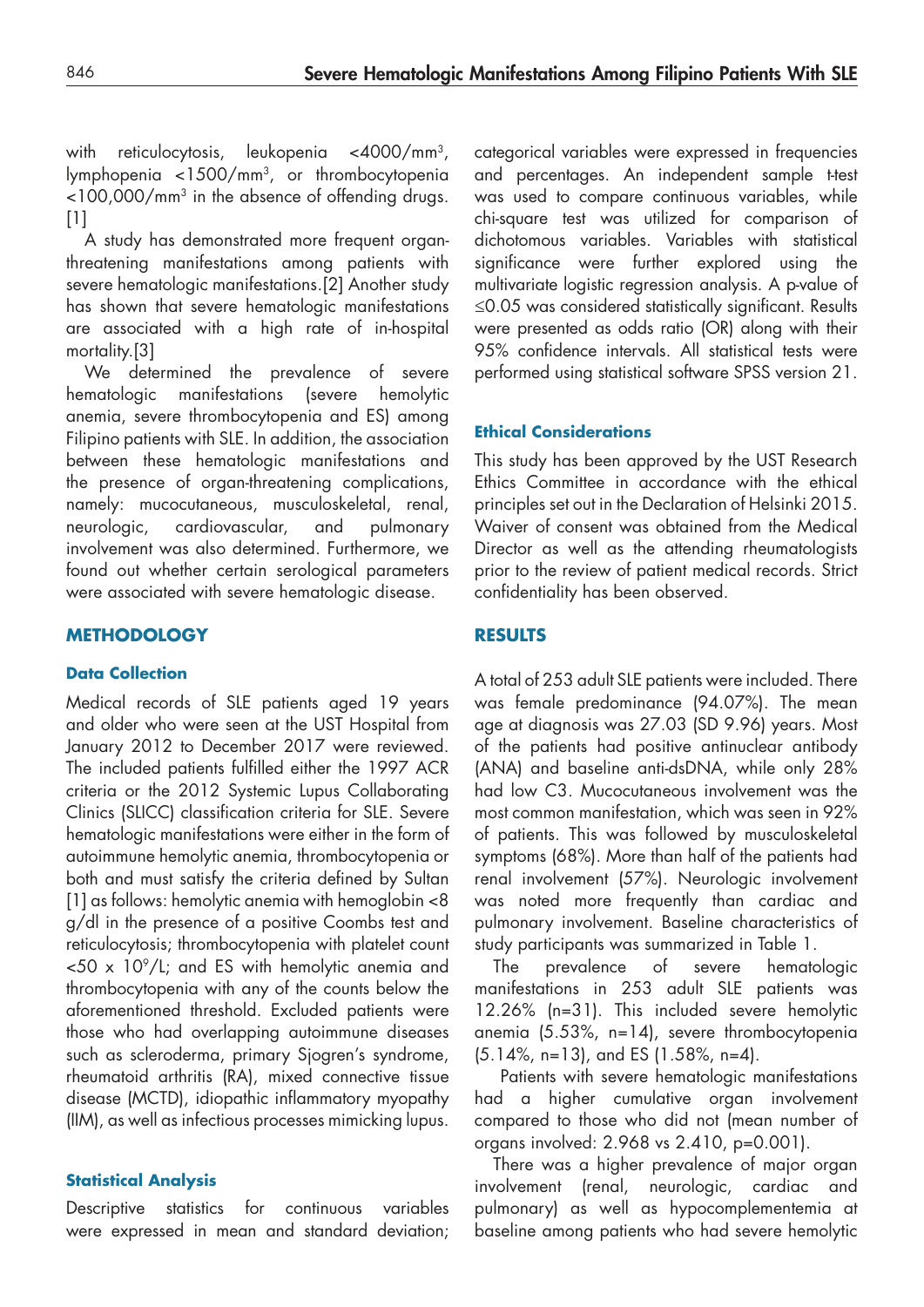| <b>Variables</b>                                                                                                                                                                | <b>Values</b>                             |                                                          |  |
|---------------------------------------------------------------------------------------------------------------------------------------------------------------------------------|-------------------------------------------|----------------------------------------------------------|--|
| Demographic data<br>Female n, (%)<br>Age at diagnosis (mean, SD)<br>Disease duration (mean, SD)                                                                                 | 238<br>27.03<br>8.23                      | 94.07<br>(9.96)<br>(5.94)                                |  |
| <b>Clinical and Serologic</b><br><b>Features</b>                                                                                                                                | <b>Number</b>                             | Percentage                                               |  |
| Serology<br>ANA-positive<br>Anti-dsDNA positive<br>Low C3                                                                                                                       | 250<br>226<br>71                          | 98.81<br>89.32<br>28.06                                  |  |
| <b>Clinical Manifestations</b><br>Mucocutaneous<br>Musculoskeletal<br>Severe hematologic disease<br>Renal disease<br>Neurologic disease<br>Cardiac disease<br>Pulmonary disease | 234<br>174<br>31<br>144<br>34<br>20<br>21 | 92.49<br>68.77<br>12.26<br>56.92<br>13.44<br>7.91<br>8.3 |  |
| Mortality n, (%)                                                                                                                                                                | 17                                        | 6.72                                                     |  |

**Table 1.** Baseline demographic and clinical characteristics of all study patients.

anemia compared to those who did not as depicted in the odds ratio shown in Table 2. These figures, however, did not reach statistical significance.

Higher prevalence of major organ involvement was likewise seen among patients who manifested with severe thrombocytopenia compared to those who did not as shown in Table 3. Among the variables, age, cardiac and pulmonary involvement was initially seen to be correlated. Upon multivariate

**Table 2.** Demographic, clinical and serologic associations with severe hemolytic anemia among Filipino SLE patients.

|                    | OR    | 95% CI               | P value |
|--------------------|-------|----------------------|---------|
| <b>Demographic</b> |       |                      |         |
| Age                |       |                      | 0.651   |
| Female Sex         | 0.937 | 0.907-0.968<br>0.334 |         |
| Immunologic        |       |                      |         |
| ANA                | 0.987 | 0.973-1.002          | 0.673   |
| Anti-dsDNA         | 0.701 | 0.148-3.313          | 0.652   |
| Tow C3             | 2.008 | 0.671-6.008          | 0.205   |
| Clinical           |       |                      |         |
| Mucocutaneous      | 1.059 | 0.131-8.560          | 0.957   |
| Musculoskeletal    | 1.143 | 0.347-3.763          | 0.826   |
| Renal              | 1.959 | 0.598-6.422          | 0.259   |
| Neurologic         | 1.830 | 0.483-6.927          | 0.367   |
| Cardiac            | 2.046 | 0.425-9.857          | 0.363   |
| Pulmonary          | 1.930 | 0.402-9.263          | 0.404   |

analysis, however, only cardiac involvement demonstrated statistically significant association with severe thrombocytopenia.

There were only four patients who manifested ES. A higher trend of renal involvement was seen among patients who had ES compared to those without ES. On the other hand, cardiac, pulmonary and neurologic involvement was similar among patients with and without ES. The statistical analysis was not feasible due to the small number of cases with ES.

Analysis of the serology demonstrated a low prevalence of anti-dsDNA positivity and higher prevalence of baseline hypocomplementemia among patients with ES.

#### **DISCUSSION**

Hematologic disorders are common in SLE. Earlier studies have observed neutropenia to be the most common followed by thrombocytopenia and hemolytic anemia with prevalence of 47%, 27% and 13%, respectively.[4] This has been reaffirmed by a more recent cohort study showing similar trends in prevalence.[5] Although hematologic disorders are relatively common among patients with SLE, the occurrence of severe hematologic disorder is relatively less prevalent compared to other major organ involvement.

The prevalence of severe hematologic manifestations among Filipino SLE patients was slightly higher at 12.26%. This is in comparison with the study by Sultan [2] wherein the prevalence was 9.8% in a British lupus cohort. Similar to this study, severe hemolytic anemia was the most prevalent, followed by severe thrombocytopenia. The prevalence of ES was similar to a study by Costallat, wherein the prevalence among SLE patients was 2.7%.[6] A lower prevalence of ES was, however, reported by Zhang in a Chinese lupus registry with a prevalence rate of 0.47%.[7]

Higher number of organ involvement was noted among patients with severe hematologic manifestations. This implies that patients with severe hematologic disorders have more severe disease activity compared to those who did not.

Severe hemolytic anemia was not associated with any organ involvement in our study. This is in contrast with existing literatures involving foreign lupus cohorts. Sultan was able to demonstrate association between hemolytic anemia and renal as well as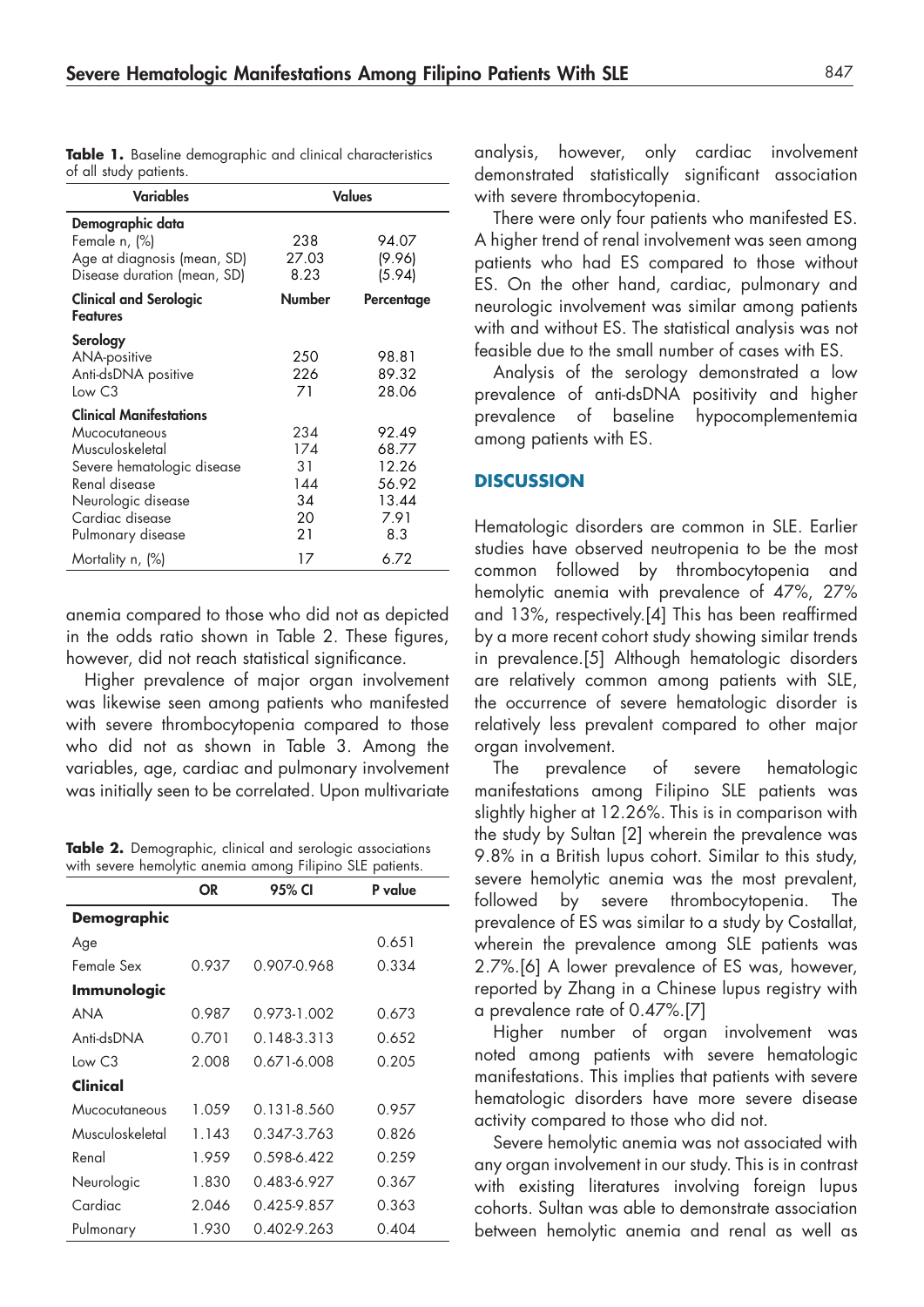|                    | <b>Univariate Analysis</b> |              |         | <b>Multivariate Analysis</b> |             |         |
|--------------------|----------------------------|--------------|---------|------------------------------|-------------|---------|
|                    | <b>OR</b>                  | 95% CI       | P value | <b>OR</b>                    | 95% CI      | P value |
| <b>Demographic</b> |                            |              |         |                              |             |         |
| Age                |                            |              | 0.043   |                              |             | 0.052   |
| Female Sex         | 0.743                      | 0.090-6.133  | 0.782   |                              |             |         |
| <b>Immunologic</b> |                            |              |         |                              |             |         |
| <b>ANA</b>         | 0.988                      | 0.974-1.002  | 0.685   |                              |             |         |
| Anti-dsDNA         | 0.370                      | 0.095-1.439  | 0.137   |                              |             |         |
| Low C3             | 0.759                      | 0.203-2.842  | 0.681   |                              |             |         |
| Clinical           |                            |              |         |                              |             |         |
| Mucocutaneous      | 0.973                      | 0.120-7.912  | 0.980   |                              |             |         |
| Musculoskeletal    | 1.545                      | 0.413-5.774  | 0.515   |                              |             |         |
| Renal              | 2.637                      | 0.708-9.823  | 0.135   |                              |             |         |
| Neurologic         | 1.182                      | 0.250-5.579  | 0.833   |                              |             |         |
| Cardiac            | 9.375                      | 2.731-32.188 | < 0.001 | 7.389                        | 1.895-28.81 | 0.004   |
| Pulmonary          | 5.830                      | 1.626-20.903 | 0.003   | 0.294                        | 0.069-1.26  | 0.099   |

**Table 3.** Demographic, clinical and serologic associations with severe thrombocytopenia among Filipino SLE patients.

CNS involvement.[2] Neurologic involvement was further supported by a multivariate analysis in a more recent study by Aleem.[8]

Severe thrombocytopenia was found to have higher prevalence of cardiac and pulmonary involvement in our study. Cardiac manifestations were observed presenting more often as pericarditis with pericardial effusion or cardiomyopathy in our population. Pulmonary manifestations observed were pulmonary hypertension and pleuritis with pleural effusion. Ultimately, cardiac manifestations were found to have significant association with severe thrombocytopenia after adjustment of possible confounders. No existing literature had established this type of association. This could be attributed to possible secondary antiphospholipid syndrome (APS). SLE patients who are positive for antiphospholipid (aPL) antibodies are at a 2- to 4-fold increased risk for thrombocytopenia.[9] Unfortunately, there is paucity of data on patients' records regarding antiphospholipid antibody panel which could have been utilized for analysis. A metaanalysis had shown increased risk of pulmonary hypertension in aPL-positive vs aPL-negative patients with an overall OR of 2.28 (95% CI, 1.65 to 3.15, P<0.0001).[10] Secondary APS also plays a role in the development of cardiovascular disease in patients with SLE. The presence of aPL is an independent predictor of vascular events among patients with

SLE [11] and patients with lupus anticoagulant are significantly more likely to develop myocardial infarction, [12] which may eventually progress to cardiomyopathy.

In other studies, thrombocytopenia was more often associated with renal disease.[2, 13] Aleem demonstrated that thrombocytopenia was associated with arthritis and neurologic disorder among Arabian patients.[8] Furthermore, thrombocytopenia was associated with decreased survival, although a study by Nossent had found that the severity of thrombocytopenia had no significant influence.[4, 14]

ES demonstrated higher prevalence of nephritis. This is in correlation to the findings by Costallat [6], wherein it was found to be associated with nephritis, serositis and mucocutaneous involvement.

Serological analysis found no significant association between severe hemolytic anemia or severe thrombocytopenia with baseline anti-dsDNA, or hypocomplementemia. ES, however, showed a trend towards negative baseline anti-dsDNA. Existing studies on serology and hemolytic anemia have conflicting results. Cervera [15] noted that patients with high titers of anti-dsDNA antibodies had higher incidence of hemolytic anemia. Sultan, however, found no significant association;[2] neither did he find significant association between antidsDNA and thrombocytopenia. Furthermore, anti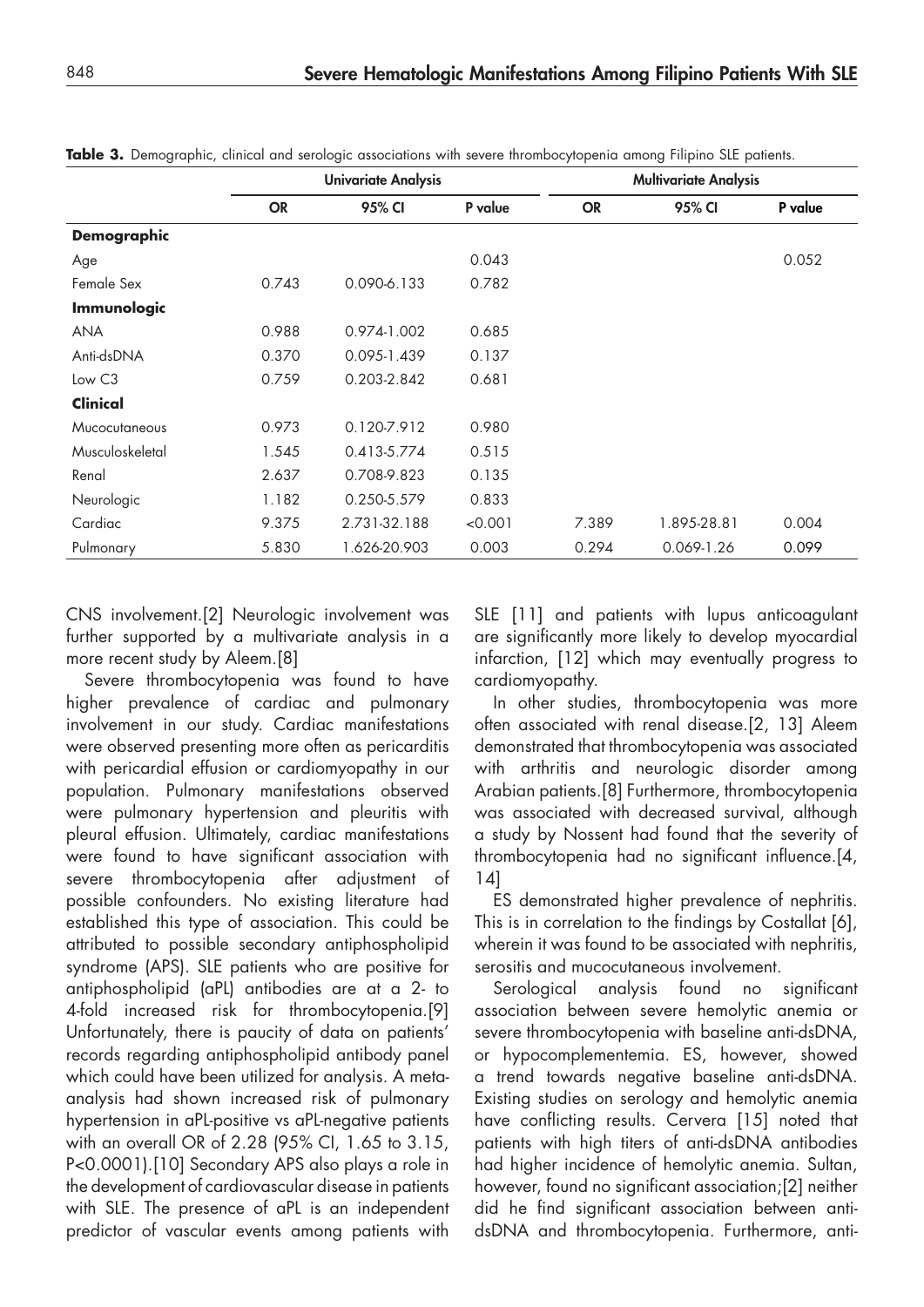Sm and anti-RNP were associated with hemolytic anemia.[16] Our study, however, did not have complete serologic data to test these parameters. An analysis of complement activity showed that patients with low C3 were more likely thrombocytopenic. [13] In addition, patients with hematologic manifestations also had significantly lower levels of serum complement C4.[3]

#### **CONCLUSION**

In this population of Filipino patients with SLE, severe hematologic disorder was observed in 12.26%, with hemolytic anemia being the most frequently encountered. Higher prevalence of major organ involvement was seen among patients with severe hematologic disorders, but statistically significant

associations were only observed between severe thrombocytopenia and cardiac involvement. A negative baseline anti-dsDNA was found to be more prevalent among patients who developed ES.

#### **Funding**

This research received no specific grant from any funding agency in the public, commercial, or not-for-profit sectors.

#### **Acknowledgments**

Our sincere gratitude to the patients and staff of the Section of Rheumatology of Santo Tomas Hospital for their significant contribution in the making of this research.

#### **Conflict of Interest**

None declared.